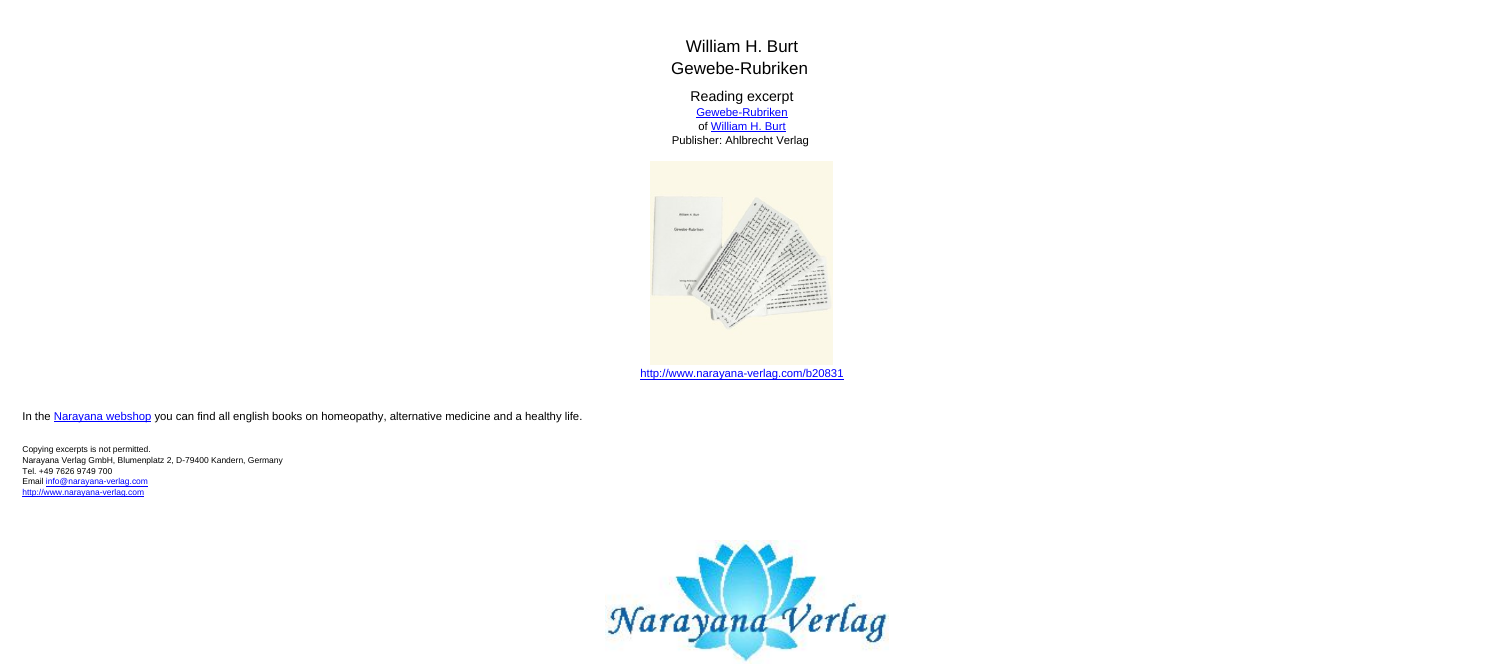## **SENSORISCH SPINALES GEWEBE B05 SPINAL CORD (SENSORY GROUP)**

Æther. Chlf. Eup-pur. Sal-ac. Scut. ABRO AMB ARAL AST-R BOR CALC-P CARD CIMI COLCH CUP EUCAL GRAP HYPR KAL-BR KRE LITH-C MED MEZ NIT-AC PAR-B PLAT RAN-SC SAMB SOLID SUL-I TEUCR VER-A ACET-AC AM-C ARG-M AUR BOV CALC-S CAUL CINA COLL CYC EUP-P GRAT IGN KAL-C LAC-C LOB MELL MILL NUX-M PAR PLB RAT SANG SPIG SUL-A THER VER-V AM-M ARG-N BAD BRO CALEN CAUS CINB COL DIG EUPHO GUAL IOD KAL-CHILAC-D LYC. MEN MOS NUX-V PETR POD RHE SANIC SPO SYMP THU VERB AESC AMY-N ARN BAP BRY CAM CHAM CIST CON DIOS EUPHR HAM IP KAL-IO LACH LYCPS MEPH MURX OLD PHEL POLYG RHOD SARS SQUI SYPH THYR VIB AETH ANAC ARS BAR-C BUF CANN CHEL CLEM COP DIPH FER HELL IRIS KAL-M LAPP LYS MERC-C MUR-AC OL-AN PH-AC PRU-S RHUS-T SEC-C STAN TAB TRIL VIO-OD AGAR ANG ARS-IO BELL BUR-P CANTH CHIM COB COR-R DROS FER-P HELO JAB KAL-N LATRO MAG-C MERC-CY NAJ ONOS PHO PSOR RUM SELE STAP TARN-C TUB VIO-T AG-C ANT-C ARU-T BELS CACT CAPS CHIN COCA CRATÆ DULC FL-AC HEP JAT KAL-P LAUR MAG-M MERC-D NAT-C OP PHYS PUL RUT SENEC STIC TARN URT-U VIP ALL-C ANT-T ASAF BEN-AC CALAD CAR-A CHI-S COCC CROC ECHI FORM HYDS JUS KAL-S LED MAG-P MERC-I-F NAT-M OX-AC PHYT PYRO SABA SENEG STRAM TARX UST VIS-A ALO AP ASAR BERBICALC-C CAR-V CHIO COC-C CROT-HIELAP GEL HYD-A KAL-AR KALM LEPT MANC MERC-IR NAT-P PÆON PIC-AC RAD-B SABAL SEP STRON TELL VAL XANTX ALU APOC ASCLE BISM CALC-F CAR-AC CIC COF CROT-T ERIG GLO HYO KAL-BI KARZ LIL-T MANG MERC NAT-S PALL PLAN RAN-B SABI SIL SUL TERB VARIO ZIN